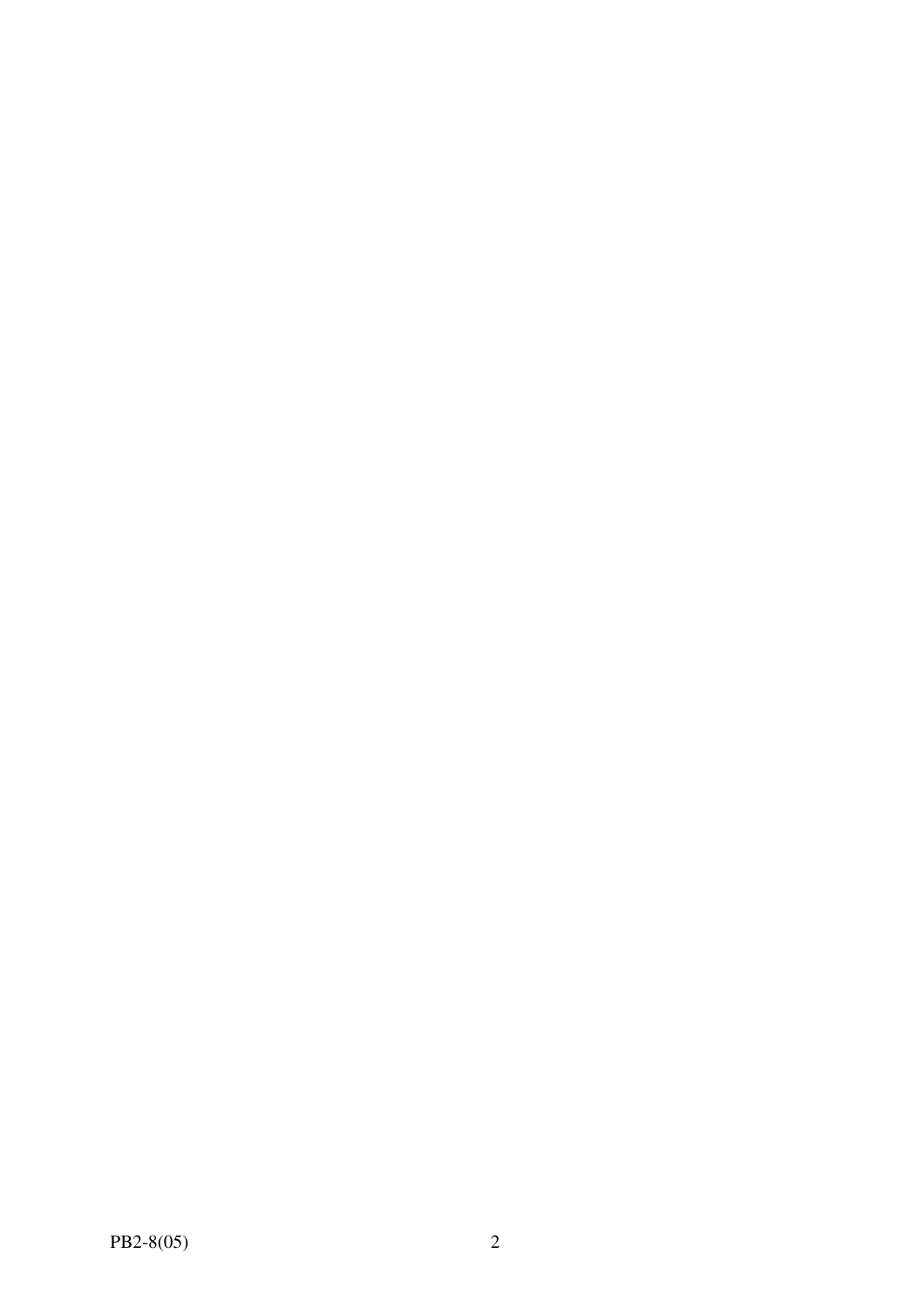# **PB2-8 (05)**

# **FLDWARN for the Herbert River**

## **1 December 2010 to 31 January 2011**

TO::BOM604 IDQ20725 Australian Government Bureau of Meteorology Queensland FLOOD WARNING FOR THE LOWER HERBERT RIVER Issued at 12:05 PM on Thursday the 23rd of December 2010 by the Bureau of Meteorology, Brisbane. Rainfall of upto 300mm over the past 24 hours has resulted in sharp rises along the lower Herbert River and the Stone River. Minor flood levels are occurring in the Abergowrie area and at Peacock Siding. Minor flood levels are expected at Trebonne, Ingham and Gairloch with further rises possible as rainfall continues. Moderate flood levels are expected at Halifax overnight. Next Issue: The next warning will be issued by 5pm Thursday. Latest River Heights: Wild R at Silver Valley  $*$  3.83m rising 10:20 AM THU 23/12/10 Millstream at Ravenshoe \* 2.17m rising 10:20 AM THU 23/12/10 Millstream at Archers Creek \* 2.08m steady 11:38 PM WED 22/12/10 Blunder Ck at Wooroora \* 1.49m rising 10:18 AM THU 23/12/10 Rudd Ck at Gunnawarra # 3.57m steady 11:23 AM THU 23/12/10 Cameron Creek \* 1.75m rising 08:00 AM THU 23/12/10 Herbert R at Gleneagle \* 3.22m rising 10:00 AM THU 23/12/10 Herbert R at Gleneagle # 2.92m rising 11:40 AM THU 23/12/10 Blencoe Creek at Blencoe Falls \* 3.3m rising 08:39 AM THU 23/12/10 Herbert R at Nash's Crossing # 2.4m rising 11:27 AM THU 23/12/10 Herbert R at Zattas # 2.48m rising 11:09 AM THU 23/12/10 Gowrie Ck at Gowrie Ck \* 2.7m rising 10:30 AM THU 23/12/10 Herbert R at Abergowrie \* 6.61m rising 10:27 AM THU 23/12/10 Herbert R at Abergowrie # 6.75m steady 11:25 AM THU 23/12/10 Herbert R at Abergowrie Br 6.15m rising slowly 09:00 AM THU 23/12/10 Herbert R at Abergowrie Br # 7.19m rising 11:36 AM THU 23/12/10 Stone R at Peacock Siding # 10.8m rising 11:21 AM THU 23/12/10 Herbert R at Trebonne # 8.71m rising 11:41 AM THU 23/12/10 Herbert R at Ingham Pump Stn # 8.6m rising 11:40 AM THU 23/12/10 Herbert R at Gairloch 6.9m rising 09:00 AM THU 23/12/10 Herbert R at Gairloch # 5.84m falling 11:27 AM THU 23/12/10 Herbert R at Halifax # 4.12m rising 11:35 AM THU 23/12/10 Lucinda Pt tide \* 3.53m falling 11:00 AM THU 23/12/10 \*automatic station Warnings and River Height Bulletins are available at http://www.bom.gov.au/hydro/flood/qld . Flood Warnings are also available on telephone 1300 659 219 at a low call cost of 27.5 cents, more from mobile, public and satellite phones.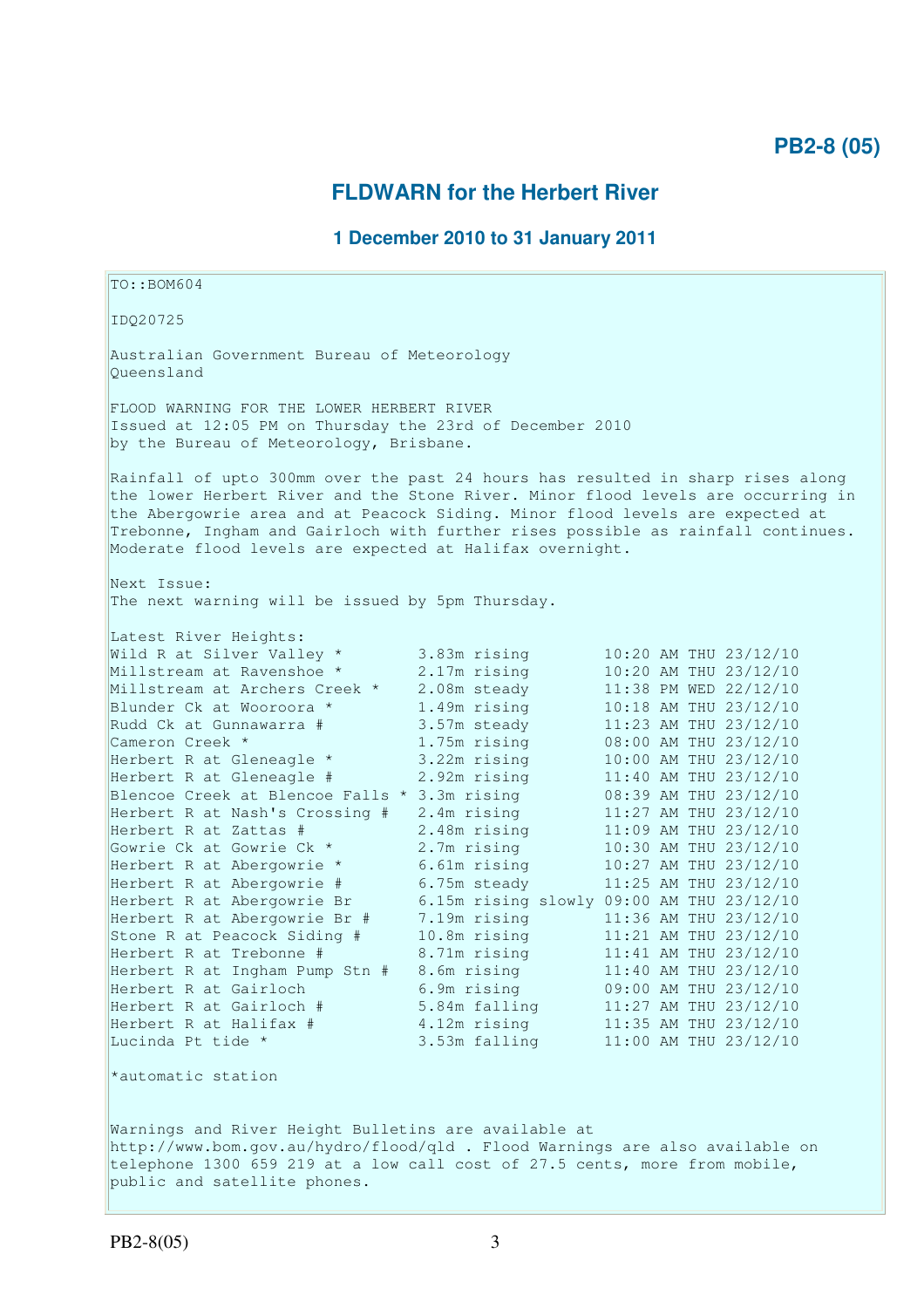TO::BOM604 IDQ20725 Australian Government Bureau of Meteorology Queensland FLOOD WARNING FOR THE LOWER HERBERT RIVER Issued at 4:28 PM on Thursday the 23rd of December 2010 by the Bureau of Meteorology, Brisbane. Rainfall of upto 300mm over the past 24 hours has resulted in sharp rises along the lower Herbert River and the Stone River. Minor flood levels are occurring in the Abergowrie area and at Peacock Siding. Minor flood levels are expected at Trebonne, Ingham and Gairloch with further rises possible with any renewed rainfall. Major flood levels are expected at Halifax overnight of at least 5.5 metres. Next Issue: The next warning will be issued by 7am Friday. Latest River Heights: Wild R at Silver Valley \* 4.24m falling 02:30 PM THU 23/12/10<br>Millstream at Ravenshoe \* 2.68m rising 02:00 PM THU 23/12/10 2.68m rising 02:00 PM THU 23/12/10 Millstream at Archers Creek \* 2.08m steady 11:38 PM WED 22/12/10<br>Blunder Ck at Wooroora \* 1.88m rising 02:00 PM THU 23/12/10 1.88m rising 02:00 PM THU 23/12/10 Rudd Ck at Gunnawarra  $#$  3.55m falling 02:23 PM THU 23/12/10 Herbert R at Gleneagle \* 3.5m rising 02:00 PM THU 23/12/10 Herbert R at Gleneagle # 3.02m steady 02:53 PM THU 23/12/10 Blencoe Creek at Blencoe Falls \* 3.94m rising 02:40 PM THU 23/12/10 Herbert R at Nash's Crossing # 3m rising 04:17 PM THU 23/12/10 Herbert R at Zattas # 2.63m falling 04:16 PM THU 23/12/10 Gowrie Ck at Gowrie Ck \* 3m falling 02:30 PM THU 23/12/10 Herbert R at Abergowrie \* 6.82m rising 02:37 PM THU 23/12/10 Herbert R at Abergowrie # 6.8m falling 03:24 PM THU 23/12/10 Herbert R at Abergowrie Br 7.45m steady 03:00 PM THU 23/12/10 Herbert R at Abergowrie Br # 7.54m rising 02:52 PM THU 23/12/10<br>Stone R at Peacock Siding # 10.8m falling 04:18 PM THU 23/12/10 10.8m falling 04:18 PM THU 23/12/10 Herbert R at Trebonne # 9.66m rising 04:20 PM THU 23/12/10 Herbert R at Ingham Pump Stn # 9.95m rising 04:16 PM THU 23/12/10 Herbert R at Gairloch 9.25m rising 03:00 PM THU 23/12/10 Herbert R at Halifax  $\#$  4.97m steady 04:18 PM THU 23/12/10 Lucinda Pt tide \* 1.88m falling 03:00 PM THU 23/12/10 \*automatic station Warnings and River Height Bulletins are available at http://www.bom.gov.au/hydro/flood/qld . Flood Warnings are also available on

TO::BOM604

public and satellite phones.

IDQ20725

PB2-8(05) 4

telephone 1300 659 219 at a low call cost of 27.5 cents, more from mobile,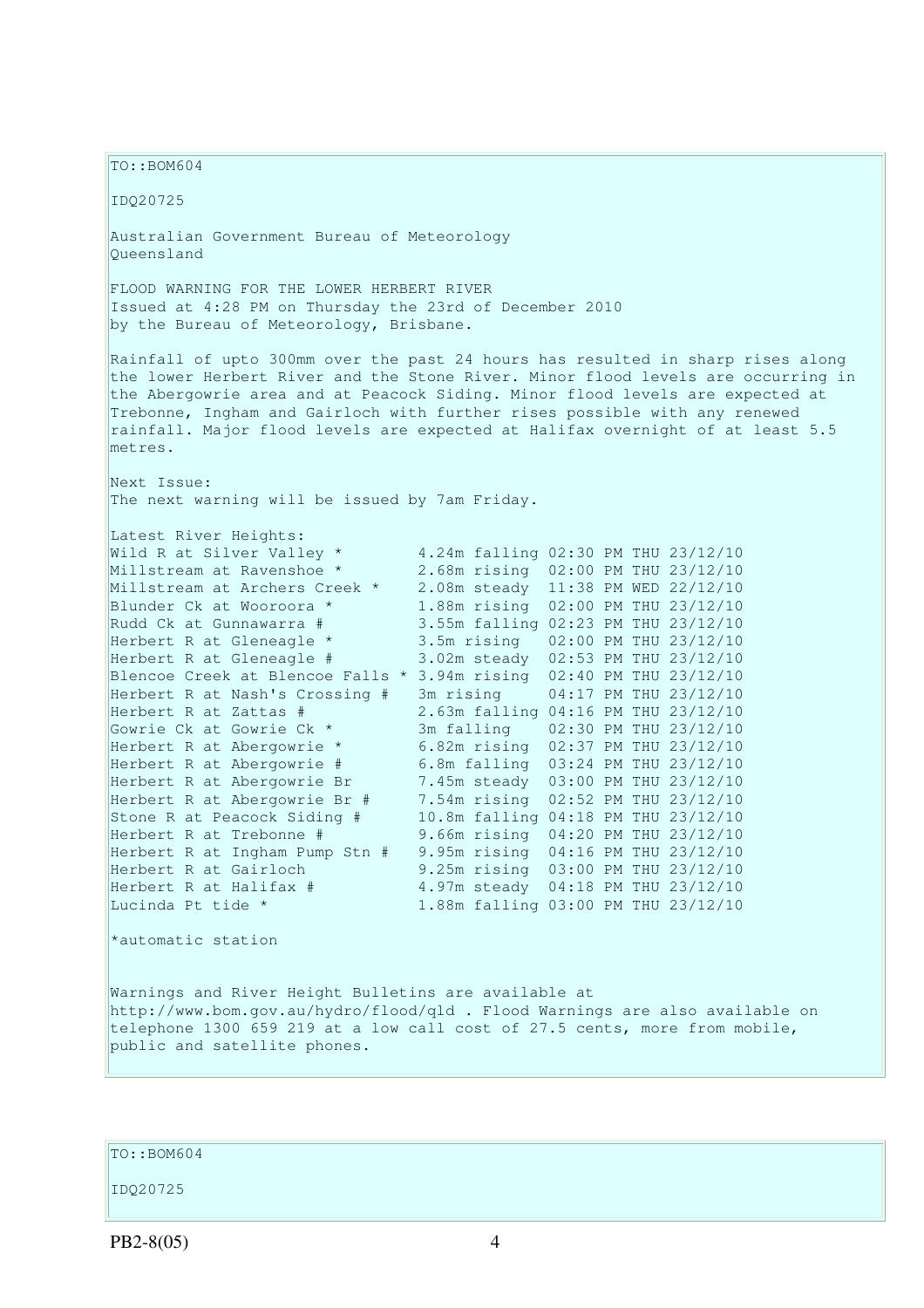Australian Government Bureau of Meteorology Queensland FLOOD WARNING FOR THE LOWER HERBERT RIVER Issued at 5:05 AM on Friday the 24th of December 2010 by the Bureau of Meteorology, Brisbane. Further overnight rainfall totals of about 30-70mm have been recorded in the Ingham area. River levels along the lower Herbert River continue to ease below minor flood levels during Friday morning, with major flooding also expected to continue to ease at Halifax during today. Further heavy rainfall is forecast for the coastal areas along the North Tropical Coast, which is likely to result in renewed rises and further flooding during the next few days. Major flooding is easing at Halifax during Friday morning following a flood peak to about 5.17 metres at 10pm Thursday. At 4.30am Friday the river level was at 5.02 metres and expected to continue to ease during today. Weather Forecast: Rain areas, showers and thunderstorms. Moderate to locally heavy falls. Next Issue: The next warning will be issued by 9am Friday. Latest River Heights: Wild R at Silver Valley \* 3.43m falling 11:00 PM THU 23/12/10 Millstream at Ravenshoe \* 1.93m falling 02:00 AM FRI 24/12/10 Blunder Ck at Wooroora \* 2.38m falling 02:00 AM FRI 24/12/10 Rudd Ck at Gunnawarra # 3.65m rising 02:23 AM FRI 24/12/10 Cameron Creek \* 2.73m falling 02:00 AM FRI 24/12/10 Herbert R at Gleneagle # 3.42m rising 04:04 AM FRI 24/12/10 Blencoe Creek at Blencoe Falls \* 3.91m falling 02:10 AM FRI 24/12/10 Herbert R at Nash's Crossing # 2.65m falling 04:49 AM FRI 24/12/10 Herbert R at Zattas # 2.03m steady 04:47 AM FRI 24/12/10 Gowrie Ck at Gowrie Ck \* 2.11m falling 10:00 PM THU 23/12/10 Herbert R at Abergowrie # 5.2m falling 04:22 AM FRI 24/12/10 Herbert R at Abergowrie Br # 5.64m falling 04:44 AM FRI 24/12/10 Stone R at Peacock Siding # 7.05m falling 04:44 AM FRI 24/12/10 Herbert R at Trebonne # 8.91m falling 04:39 AM FRI 24/12/10 Herbert R at Ingham Pump Stn # 9.45m falling 04:34 AM FRI 24/12/10 Herbert R at Gairloch # 9.29m falling 04:43 AM FRI 24/12/10 Herbert R at Halifax # 5.02m falling 04:29 AM FRI 24/12/10 Lucinda Pt tide \* 0.96m falling 04:00 AM FRI 24/12/10  $\star$ ,# denotes automatic station.

Warnings and River Height Bulletins are available at http://www.bom.gov.au/hydro/flood/qld . Flood Warnings are also available on telephone 1300 659 219 at a low call cost of 27.5 cents, more from mobile, public and satellite phones.

### TO::BOM604

#### IDQ20725

Australian Government Bureau of Meteorology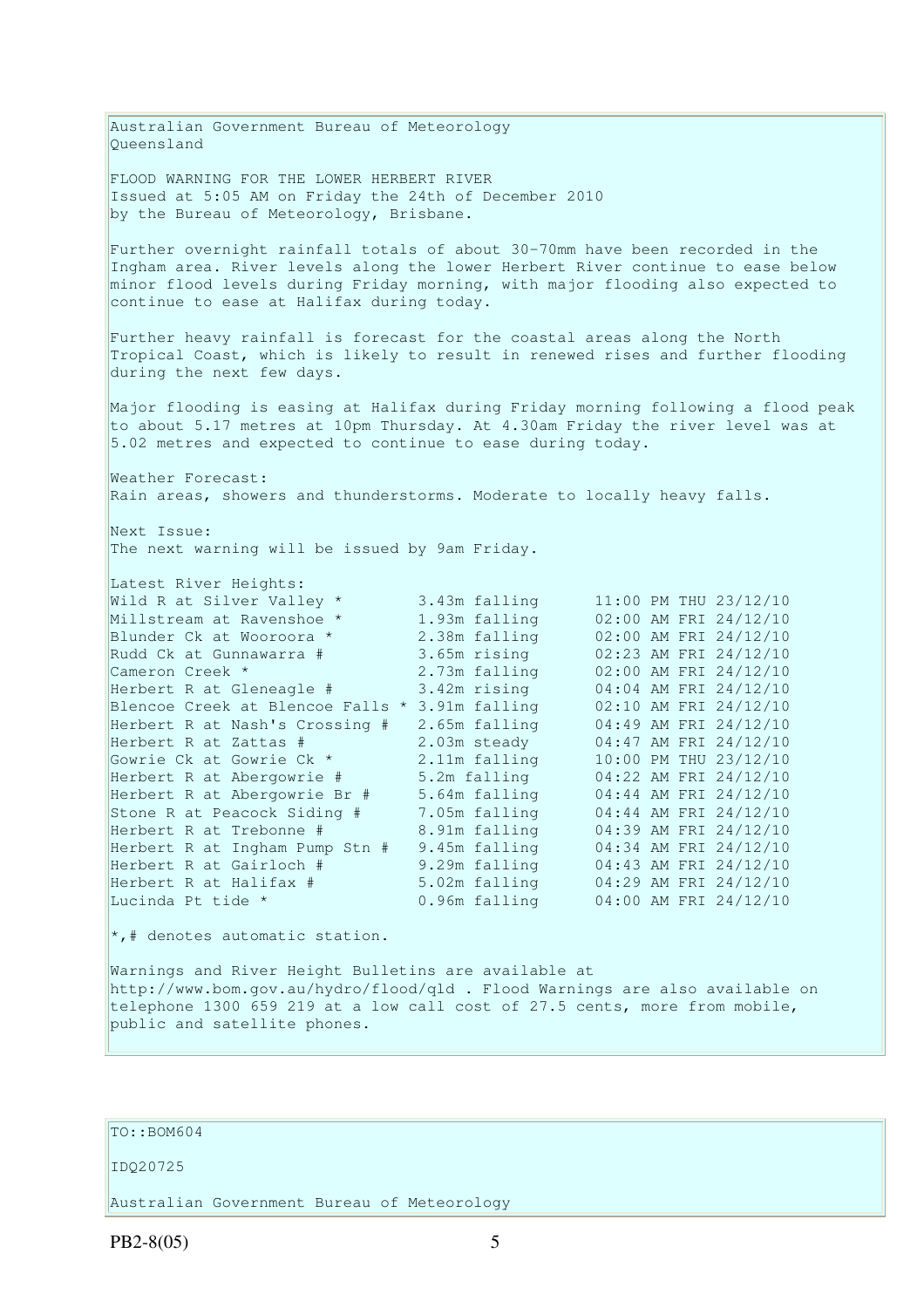Queensland FINAL FLOOD WARNING FOR THE LOWER HERBERT RIVER Issued at 8:26 AM on Friday the 24th of December 2010 by the Bureau of Meteorology, Brisbane. River levels along the lower Herbert River have eased below minor during Friday morning, with moderate flood levels also continuing to ease at Halifax. Further heavy rainfall is forecast to continue during the next few days across the North Tropical Coast, which is likely to result in renewed rises and further flooding. The situation will continue to be monitored. Weather Forecast: Rain areas, showers and thunderstorms. Moderate to locally heavy falls. Next Issue: This is the final warning. River Height Bulletins will continue to be issued. Latest River Heights: Wild R at Silver Valley \* 3.07m falling 05:30 AM FRI 24/12/10 Millstream at Ravenshoe \* 1.82m falling 05:00 AM FRI 24/12/10 Wild R at Silver Valley \* 3.07m falling<br>Millstream at Ravenshoe \* 1.82m falling<br>Blunder Ck at Wooroora \* 2.24m falling Rudd Ck at Gunnawarra # 3.68m rising 05:23 AM FRI 24/12/10<br>
Cameron Creek \* 2.57m falling 05:00 AM FRI 24/12/10 Cameron Creek \* 2.57m falling 05:00 AM FRI 24/12/10 Herbert R at Gleneagle # 3.47m rising 07:03 AM FRI 24/12/10 Blencoe Creek at Blencoe Falls \* 3.73m falling 05:00 AM FRI 24/12/10 Herbert R at Nash's Crossing # 2.6m falling 06:15 AM FRI 24/12/10 Herbert R at Zattas # 1.98m falling 08:03 AM FRI 24/12/10 Gowrie Ck at Gowrie Ck \* 2.05m steady 11:22 PM THU 23/12/10 Herbert R at Abergowrie \* 5.16m falling 05:00 AM FRI 24/12/10 Herbert R at Abergowrie # 5.05m falling 06:56 AM FRI 24/12/10 Herbert R at Abergowrie Br # 5.19m steady 07:59 AM FRI 24/12/10 Stone R at Peacock Siding # 6.35m falling 08:06 AM FRI 24/12/10 Herbert R at Trebonne # 8.26m falling 08:09 AM FRI 24/12/10 Herbert R at Ingham Pump Stn # 8.7m falling 08:11 AM FRI 24/12/10 Herbert R at Trebonne # 8.26m falling 08:09 AM FRI 24/12/10<br>
Herbert R at Gairloch # 8.7m falling 08:11 AM FRI 24/12/10<br>
Herbert R at Halifax # 4.87m falling 07:50 AM FRI 24/12/10<br>  $\begin{array}{r} 0.69 \text{ m} \\ 0.69 \text{ m} \\ 0.69 \text{ m} \\$ Herbert R at Halifax # 4.87m falling 07:50 AM FRI 24/12/10<br>Lucinda Pt tide \* 1.73m rising 07:10 AM FRI 24/12/10  $07:10$  AM FRI 24/12/10 \*,# denotes automatic station. Warnings and River Height Bulletins are available at

http://www.bom.gov.au/hydro/flood/qld . Flood Warnings are also available on telephone 1300 659 219 at a low call cost of 27.5 cents, more from mobile, public and satellite phones.

TO::BOM604 IDQ20725 Australian Government Bureau of Meteorology Queensland FLOOD WARNING FOR THE LOWER HERBERT RIVER Issued at 10:45 PM on Friday the 24th of December 2010 by the Bureau of Meteorology, Brisbane.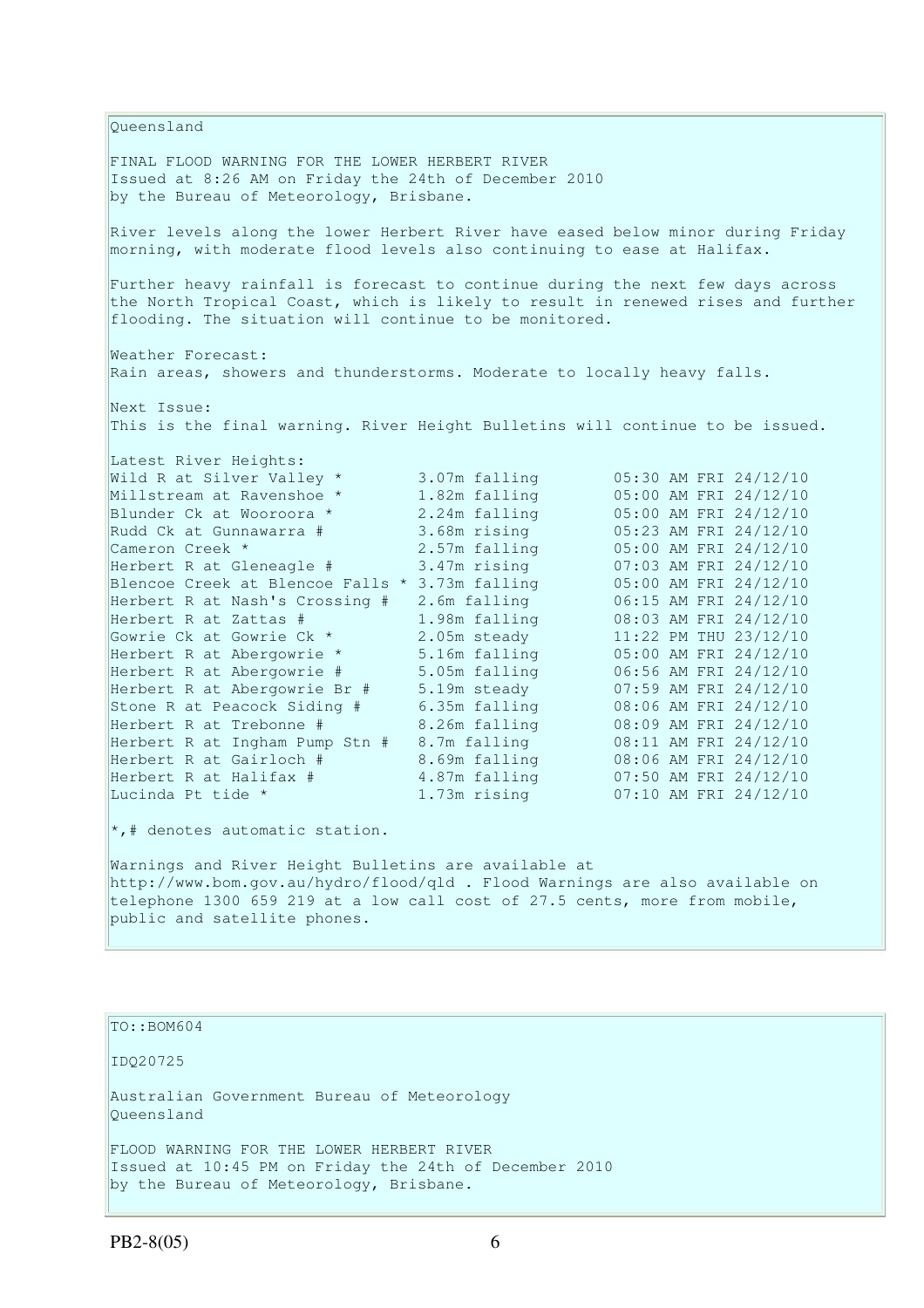Some moderate to heavy rain tonight is causing the commencement of renewed river rises in the lower Herbert River from Nash's Crossing to the Abergowrie Bridge area causing minor flooding. River rises are expected to re-commence tonight downstream at Ingham and Halifax. Although river levels in the Stone River and at Ingham and Halifax are below minor flood level, with the forecast heavy rains, continued river rises to possible moderate flood levels are likely during Saturday and Sunday. Some localised and flash flooding is expected to continue throughout the area tonight and Saturday.

River levels in the upper Herbert River system at Gleneagle and upstream are currently well below minor flood level and pose no threat to flooding in the lower Herbert River.

Next Issue: The next warning will be issued at about 8am Saturday or earlier if required.

|  | Herbert R at Gleneagle #       | 4.32m rising                            |  | 10:18 PM FRI 24/12/10 |
|--|--------------------------------|-----------------------------------------|--|-----------------------|
|  | Herbert R at Nash's Crossing # | 4.5m rising                             |  | 10:23 PM FRI 24/12/10 |
|  | Herbert R at Zattas #          | 3.33m rising                            |  | 10:19 PM FRI 24/12/10 |
|  | Herbert R at Abergowrie #      | 5.85m rising                            |  | 10:09 PM FRI 24/12/10 |
|  | Herbert R at Abergowrie Br #   | 5.94m rising                            |  | 10:25 PM FRI 24/12/10 |
|  | Herbert R at Trebonne #        | 7.11m rising                            |  | 09:52 PM FRI 24/12/10 |
|  | Herbert R at Ingham Pump Stn # | 7.25m rising                            |  | 09:54 PM FRI 24/12/10 |
|  | Herbert R at Gairloch          | 7m falling slowly 09:00 PM FRI 24/12/10 |  |                       |
|  | Herbert R at Halifax #         | 3.97m steady                            |  | 10:18 PM FRI 24/12/10 |

Warnings and River Height Bulletins are available at http://www.bom.gov.au/hydro/flood/qld . Flood Warnings are also available on telephone 1300 659 219 at a low call cost of 27.5 cents, more from mobile, public and satellite phones.

TO::BOM604

Latest River Heights:

IDQ20725

Australian Government Bureau of Meteorology Queensland

FLOOD WARNING FOR THE LOWER HERBERT RIVER Issued at 6:53 AM on Saturday the 25th of December 2010 by the Bureau of Meteorology, Brisbane.

Heavy rainfall associated with TC Tasha has led to renewed rises overnight in the lower Herbert River. Some minor flood levels have been reached and further rises are likely as rainfall continues.

Minor flood levels are occurring between Nashs Crossing and Abergowrie. A return to moderate flood levels is forecast for Halifax today with major flood levels above 5 metres possible. At this stage, river levels along the Stone River are below minor. Further rises are likely during today as rainfall continues.

River levels in the upper Herbert River system at Gleneagle and upstream are currently well below minor flood level and pose no threat to flooding in the lower Herbert River.

Next Issue: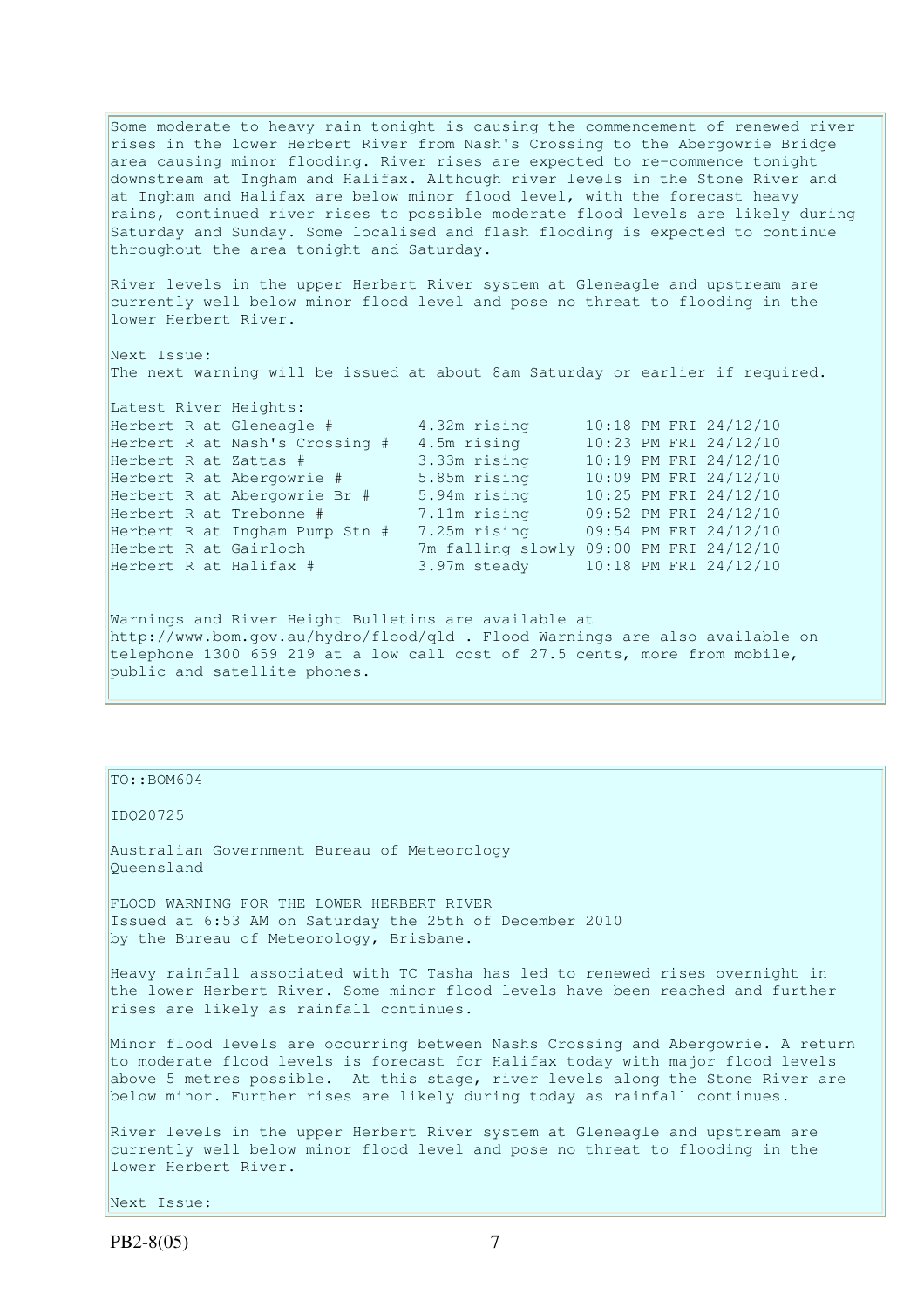The next warning will be issued by noon Saturday. Latest River Heights: Wild R at Silver Valley  $*$  3.83m falling  $05:00$  AM SAT 25/12/10 Millstream at Ravenshoe \* 3.09m rising 05:00 AM SAT 25/12/10 Blunder Ck at Wooroora \* 4.98m rising 05:43 AM SAT 25/12/10 Rudd Ck at Gunnawarra # 4.06m rising 05:58 AM SAT 25/12/10 Cameron Creek \* 2.99m rising 05:40 AM SAT 25/12/10 Herbert R at Gleneagle \* 4.97m rising 05:00 AM SAT 25/12/10 Herbert R at Gleneagle # 4.62m rising 06:29 AM SAT 25/12/10 Blencoe Creek at Blencoe Falls \* 4.54m rising 05:40 AM SAT 25/12/10 Herbert R at Nash's Crossing # 5.2m rising 06:15 AM SAT 25/12/10 Herbert R at Zattas # 4.13m rising 06:39 AM SAT 25/12/10 Gowrie Ck at Gowrie Ck \* 5.12m rising 05:29 AM SAT 25/12/10 Herbert R at Abergowrie \* 7.21m rising 05:43 AM SAT 25/12/10 Herbert R at Abergowrie # 7.3m rising 06:17 AM SAT 25/12/10 Herbert R at Abergowrie Br 7.65m rising slowly 06:00 AM SAT 25/12/10 Herbert R at Abergowrie Br # 7.94m rising 06:38 AM SAT 25/12/10 Stone R at Peacock Siding # 3.25m steady 06:33 AM SAT 25/12/10 Herbert R at Trebonne # 8.26m rising 06:33 AM SAT 25/12/10 Herbert R at Ingham Pump Stn # 8.35m rising 06:37 AM SAT 25/12/10 Herbert R at Gairloch 7.9m rising slowly 06:00 AM SAT 25/12/10 Herbert R at Gairloch # 8.19m rising 06:35 AM SAT 25/12/10 Herbert R at Halifax # 4.32m rising 06:37 AM SAT 25/12/10 Lucinda Pt tide \* 1.42m steady 06:00 AM SAT 25/12/10 \*automatic station

Warnings and River Height Bulletins are available at http://www.bom.gov.au/hydro/flood/qld . Flood Warnings are also available on telephone 1300 659 219 at a low call cost of 27.5 cents, more from mobile, public and satellite phones.

TO::BOM604

IDQ20725

Australian Government Bureau of Meteorology Queensland

FLOOD WARNING FOR THE HERBERT RIVER Issued at 1:12 PM on Saturday the 25th of December 2010 by the Bureau of Meteorology, Brisbane.

Heavy rainfall associated with ex TC Tasha has led to renewed rises with some major flood levels throughout the catchment. Further rises with some major flood levels are expected in the next 36 hours between Nash's Crossing and Gairloch.

UPPER HERBERT Fast rises are being observed in the creeks and streams of the upper Herbert catchment. Moderate flood levels are rising at Silver Valley with further rises expected. At Gleneagle rises to at least 9 metres are forecast during Sunday with higher levels likely into Monday.

LOWER HERBERT Major flood levels are have been reached at Nash's Crossing. At 1pm the level was 7.9 metres and steady. Moderate to major flood levels are forecast along the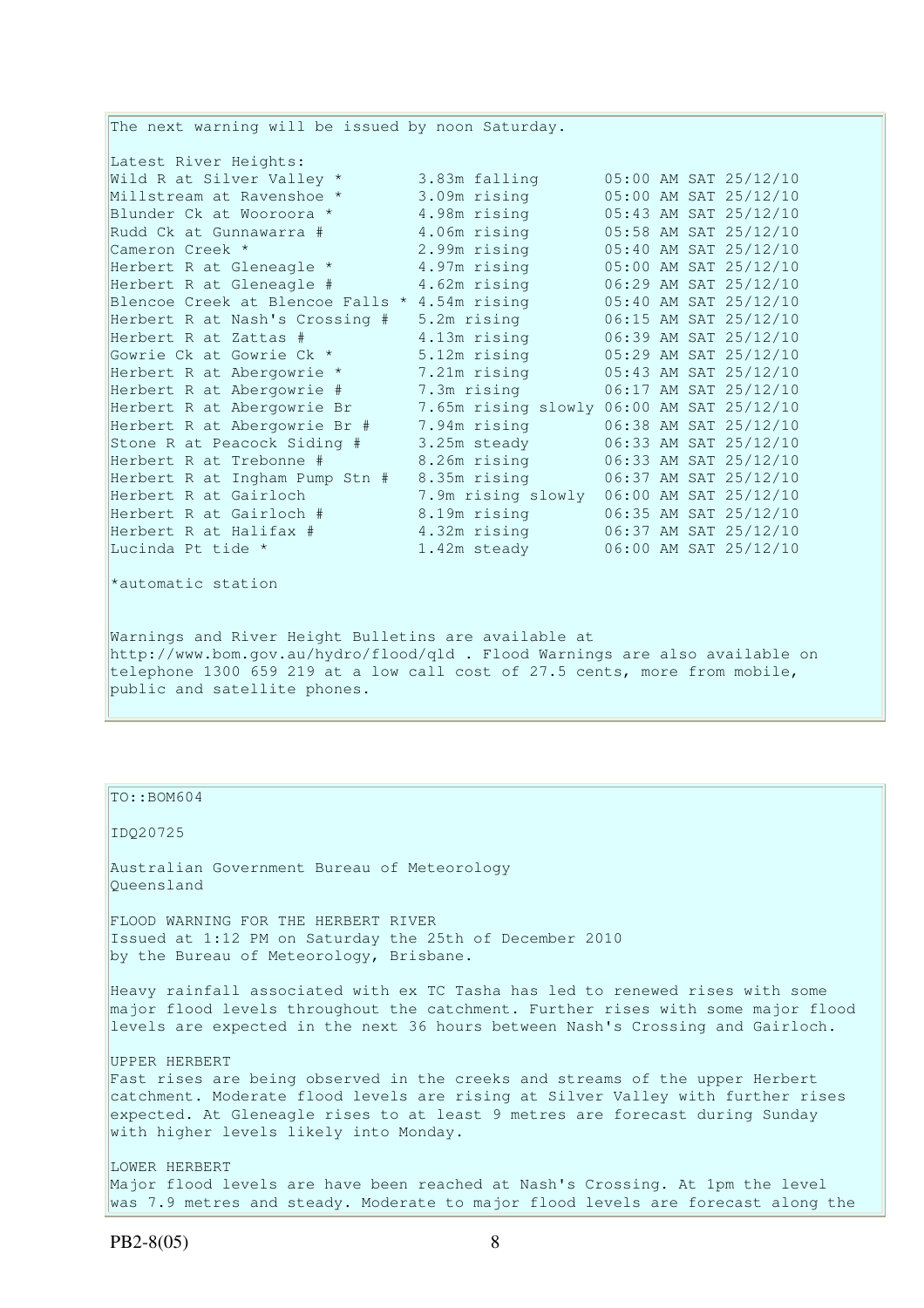lower Herbert with a peak expected at Ingham and Gairloch during Sunday afternoon. Ingham PS is expected to reach 12 metres with rises to 12.5 possible. Flood levels at Gairloch are expected to reach at least 11.5 metres with rises to 12 possible. Major flood levels will continue to rise at Halifax. Next Issue: The next warning will be issued by 6pm Saturday. Latest River Heights: Wild R at Silver Valley \* 6.3m rising 11:30 AM SAT 25/12/10<br>Milstream at Ravenshoe \* 5.93m falling 11:40 AM SAT 25/12/10<br>Blunder Ck at Wooroora \* 7.44m steady 11:00 AM SAT 25/12/10 Millstream at Ravenshoe \* 5.93m falling 11:40 AM SAT 25/12/10 Blunder Ck at Wooroora \* 7.44m steady 11:00 AM SAT 25/12/10 Rudd Ck at Wooroora \* 7.44m steady<br>
Rudd Ck at Gunnawarra # 4.72m rising 12:09 PM SAT 25/12/10<br>
Cameron Creek \* 4.7m rising 11:40 AM SAT 25/12/10 Cameron Creek \* 1.7m rising 11:40 AM SAT 25/12/10 Herbert R at Gleneagle \* 6.88m rising 11:40 AM SAT 25/12/10 Herbert R at Gleneagle # 6.62m rising 12:13 PM SAT 25/12/10 Blencoe Creek at Blencoe Falls  $*$  5.74m rising  $11:40$  AM SAT 25/12/10 Herbert R at Nash's Crossing # 7.95m rising 12:19 PM SAT 25/12/10 Herbert R at Zattas # 6.58m rising 12:20 PM SAT 25/12/10 Gowrie Ck at Gowrie Ck \* 6.94m falling 11:00 AM SAT 25/12/10 Herbert R at Abergowrie \* 8.91m rising 11:40 AM SAT 25/12/10 Herbert R at Abergowrie # 9.3m rising 12:16 PM SAT 25/12/10 Herbert R at Abergowrie Br 7.65m rising slowly 06:00 AM SAT 25/12/10 Herbert R at Abergowrie Br # 9.94m rising 12:19 PM SAT 25/12/10 Stone R at Running Ck \* 2.66m rising 06:00 AM SAT 25/12/10 Stone R at Peacock Siding # 5.15m rising 12:19 PM SAT 25/12/10 Herbert R at Trebonne # 9.66m rising 12:16 PM SAT 25/12/10 Herbert R at Ingham Pump Stn # 9.85m rising 12:13 PM SAT 25/12/10 Herbert R at Gairloch 8.55m rising slowly 09:00 AM SAT 25/12/10 Herbert R at Gairloch # 9.54m falling 12:21 PM SAT 25/12/10 Herbert R at Halifax # 4.87m rising 11:54 AM SAT 25/12/10 Lucinda Pt tide \* 3.45m rising 11:00 AM SAT 25/12/10 \*automatic station

Warnings and River Height Bulletins are available at http://www.bom.gov.au/hydro/flood/qld . Flood Warnings are also available on telephone 1300 659 219 at a low call cost of 27.5 cents, more from mobile, public and satellite phones.

| TO:: BOM604                                                                                                                                                                                                                                                                                                          |
|----------------------------------------------------------------------------------------------------------------------------------------------------------------------------------------------------------------------------------------------------------------------------------------------------------------------|
| ID020725                                                                                                                                                                                                                                                                                                             |
| Australian Government Bureau of Meteorology<br>Oueensland                                                                                                                                                                                                                                                            |
| FLOOD WARNING FOR THE HERBERT RIVER<br>Issued at 6:03 PM on Saturday the 25th of December 2010<br>by the Bureau of Meteorology, Brisbane.                                                                                                                                                                            |
| Heavy rainfall has eased quickly throughout the Herbert catchment this<br>afternoon. The main peak is reaching the Abergowrie Bridge area where river<br>levels are expected to peak at moderate flood levels during Saturday evening.<br>The Herbert River at Gairloch, near Ingham, is expected to continue rising |

tonight and peak during early Sunday morning at about 12 metres.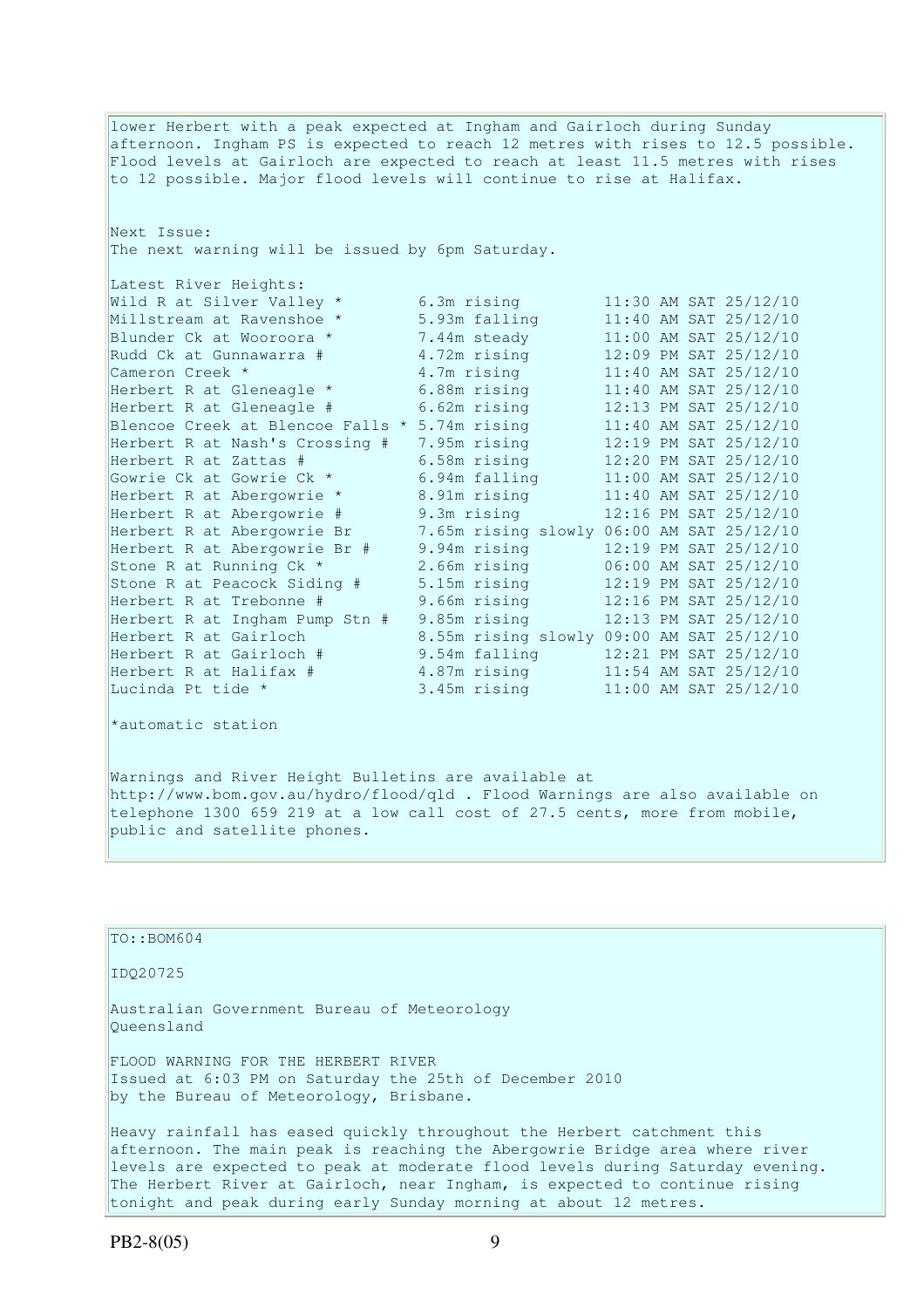UPPER HERBERT Fast rises are being observed in the creeks and streams of the upper Herbert catchment. At Gleneagle rises to at least 9 metres are forecast during Sunday with higher levels possible during Monday. LOWER HERBERT The main peak is reaching the Abergowrie Bridge area where river levels are expected to peak near 13 metres during Saturday evening causing moderate flooding. The Herbert River at Gairloch, near Ingham, is expected to continue rising tonight and peak during early Sunday morning at about 12 metres. Flood levels are likely to continue rising slowly in some areas of the Ingham floodplain away from the river during Sunday after the main peak in the river. The main upper Herbert floodwaters will arrive in the Ingham area on Monday and Tuesday but at this stage, without further intense rain, levels during next week should be below those reached on Sunday. Downstream at Halifax, river levels are expected to reach near 5.5 metres during Sunday causing major flooding in the area and be maintained until at least Monday. Predicted River Heights/Flows: Gairloch (near Ingham): peak at about 12 metres during early Sunday morning (prediction to be updated after peak recorded at Abergowrie Bridge) Halifax: reach near 5.5 metres during Sunday Next Issue: The next warning will be issued at about 10pm Saturday. Latest River Heights: Wild R at Silver Valley  $*$  5.15m falling  $04:30$  PM SAT 25/12/10 Millstream at Ravenshoe \* 3.81m falling 04:20 PM SAT 25/12/10 Rudd Ck at Gunnawarra # 5.31m rising 05:23 PM SAT 25/12/10 Herbert R at Gleneagle # 7.27m rising 05:18 PM SAT 25/12/10 Herbert R at Nash's Crossing # 7.3m falling 05:24 PM SAT 25/12/10 Herbert R at Zattas # 6.18m rising 05:14 PM SAT 25/12/10 Herbert R at Abergowrie # 11.35m rising 05:15 PM SAT 25/12/10 Herbert R at Abergowrie Br # 12.59m rising 05:20 PM SAT 25/12/10 Stone R at Peacock Siding # 9.25m rising 05:22 PM SAT 25/12/10 Herbert R at Trebonne # 11.41m rising 05:18 PM SAT 25/12/10 Herbert R at Ingham Pump Stn # 11.6m rising 05:23 PM SAT 25/12/10 Herbert R at Gairloch # 11.09m rising 05:17 PM SAT 25/12/10 Herbert R at Halifax # 5.22m rising 04:34 PM SAT 25/12/10 Warnings and River Height Bulletins are available at http://www.bom.gov.au/hydro/flood/qld . Flood Warnings are also available on telephone 1300 659 219 at a low call cost of 27.5 cents, more from mobile, public and satellite phones.

## TO::BOM604

### IDQ20725

Australian Government Bureau of Meteorology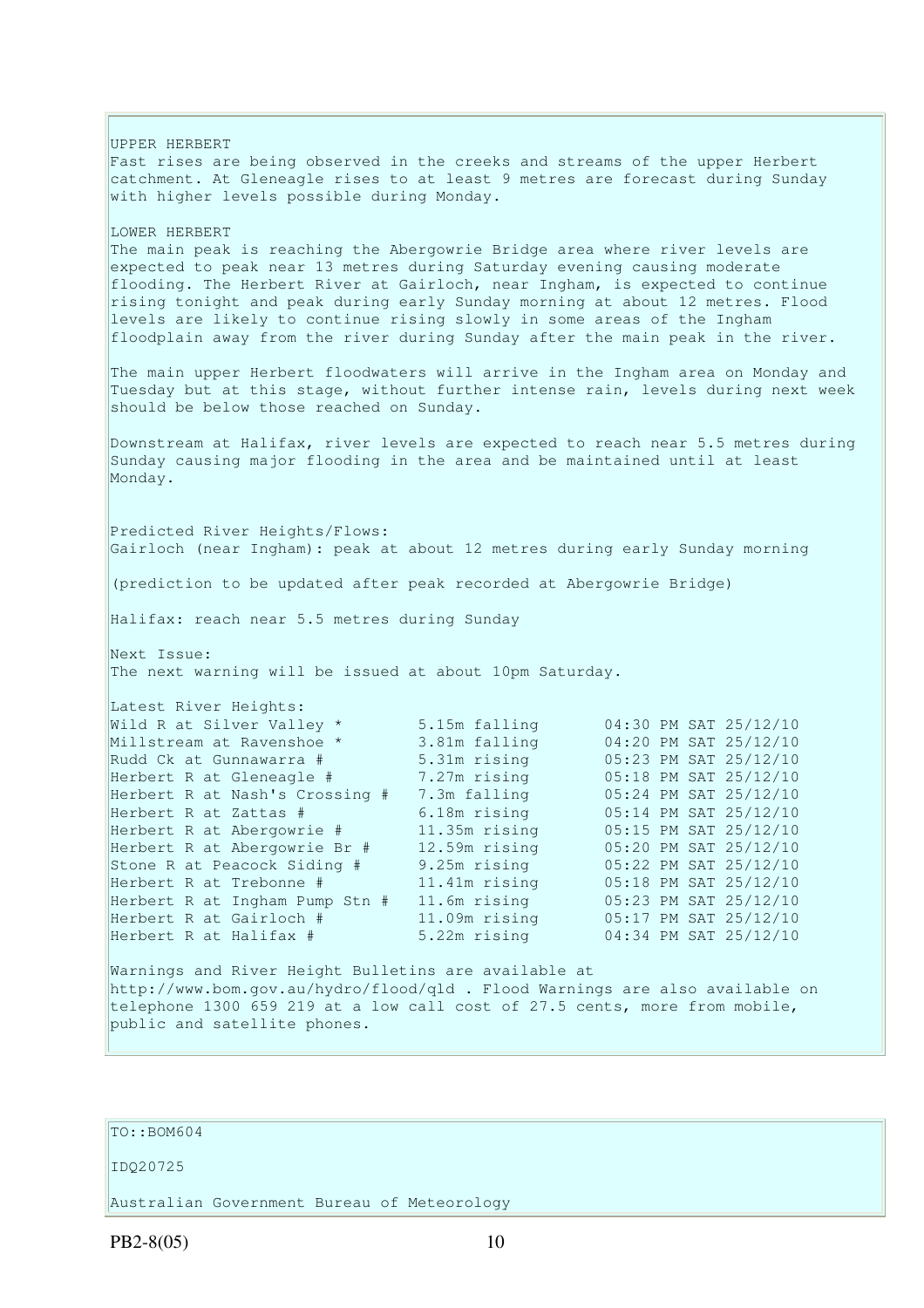Queensland FLOOD WARNING FOR THE HERBERT RIVER Issued at 9:53 PM on Saturday the 25th of December 2010 by the Bureau of Meteorology, Brisbane. Heavy rainfall has eased quickly throughout the Herbert catchment this afternoon. At 9-30pm Saturday, the main peak is in the Abergowrie Bridge area where river levels are at 13.1 metres and rising very slowly. The Herbert River at Gairloch, near Ingham, is expected to continue rising tonight and peak during early Sunday morning at about 12 metres. UPPER HERBERT: Fast rises are being observed in the creeks and streams of the upper Herbert catchment. At Gleneagle, continued river rises to at least 9 metres are forecast during Sunday with higher levels possible during Monday. LOWER HERBERT: At 9-30pm Saturday, the main peak is in the Abergowrie Bridge area where river levels are at 13.1 metres causing moderate flooding. At 9-30pm Saturday, the Herbert River at the Gairloch automatic gauge was 11.84 metres and continuing to rise. The Herbert River at Gairloch, near Ingham, is expected to continue rising tonight and peak during early Sunday morning at about 12 metres. Flood levels are likely to continue rising slowly in some areas of the Ingham floodplain away from the river during Sunday morning after the river has peaked. The main floodwaters from the tablelands will arrive in the Ingham area on Monday and Tuesday but at this stage, without further intense rain, river levels at Ingham during next week should remain well below those reached on Sunday. Downstream at Halifax, river levels are expected to reach near 5.5 metres during Sunday causing major flooding in the area and be maintained until at least Monday. Predicted River Heights/Flows: Gairloch (near Ingham): peak at about 12 metres during early Sunday morning Halifax: reach near 5.5 metres during Sunday Next Issue: The next warning will be issued at about 6am Sunday. Latest River Heights: Wild R at Silver Valley \*  $4.23$ m falling  $08:30$  PM SAT  $25/12/10$ Millstream at Ravenshoe \* 2.98m falling 08:00 PM SAT 25/12/10 Rudd Ck at Gunnawarra # 5.54m rising 09:19 PM SAT 25/12/10 Herbert R at Gleneagle # 7.67m rising 08:53 PM SAT 25/12/10 Herbert R at Nash's Crossing # 6.55m falling 09:28 PM SAT 25/12/10 Herbert R at Zattas # 5.58m falling 08:51 PM SAT 25/12/10 Herbert R at Abergowrie # 11.35m falling 09:25 PM SAT 25/12/10 Herbert R at Abergowrie Br 13.1m rising slowly 09:00 PM SAT 25/12/10 Stone R at Peacock Siding # 9.15m falling 09:26 PM SAT 25/12/10 Herbert R at Trebonne # 12.46m rising 09:24 PM SAT 25/12/10 Herbert R at Ingham Pump Stn  $#$  12.46m rising 09:24 PM SAT 25/12/10<br>Herbert R at Ingham Pump Stn  $#$  12.55m rising 09:22 PM SAT 25/12/10 Herbert R at Gairloch # 11.79m rising slowly 09:25 PM SAT 25/12/10 Herbert R at Halifax # 5.32m steady 07:18 PM SAT 25/12/10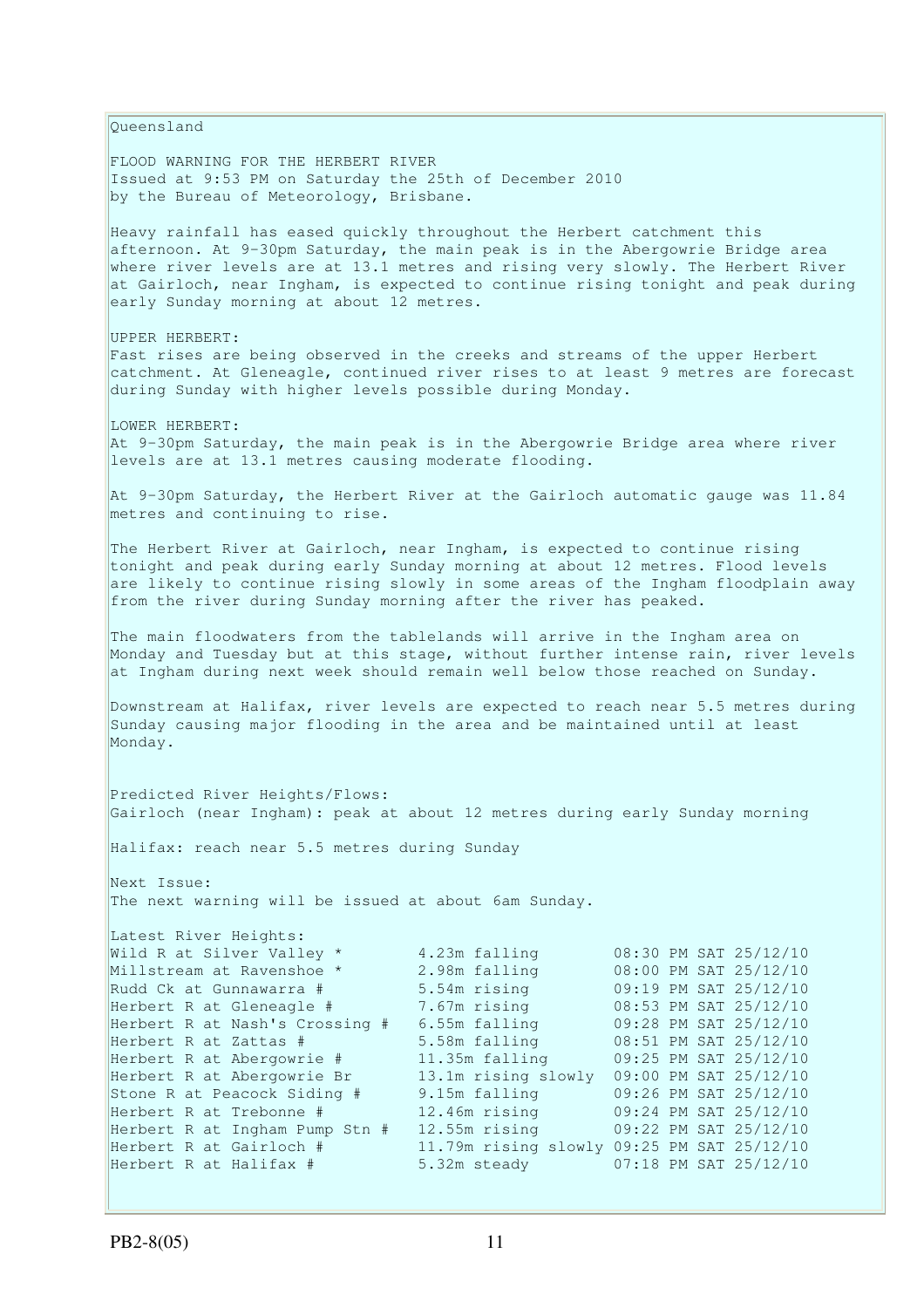Warnings and River Height Bulletins are available at http://www.bom.gov.au/hydro/flood/qld . Flood Warnings are also available on telephone 1300 659 219 at a low call cost of 27.5 cents, more from mobile, public and satellite phones.

```
TO::BOM604 
IDQ20725 
Australian Government Bureau of Meteorology 
Queensland 
FLOOD WARNING FOR THE HERBERT RIVER 
Issued at 5:44 AM on Sunday the 26th of December 2010 
by the Bureau of Meteorology, Brisbane.
At 5.30am Sunday, the main flood peak remains in the Gairloch area where river 
levels are steady at about 12 metres. River levels will remain high during 
Sunday morning and then commence to slowly ease during the afternoon. Rainfall
has eased in the lower Herbert catchment.
UPPER HERBERT: 
Stream levels are easing in the creeks and streams of the upper Herbert 
catchment. An initial moderate peak has been observed at Gleneagle, however 
continued river rises to at least 9 metres are forecast during Sunday with 
higher levels possible during Monday. 
LOWER HERBERT:
Major flooding extends along the Herbert River between Trebonne and Halifax,
with the main peak remaining in the Gairloch area, near Ingham. At 5:30am
Sunday, the river level at the Gairloch automatic gauge was steady at about 12.0 
metres. Flood levels are likely to continue rising slowly in some areas of the 
Ingham floodplain away from the river during Sunday morning after the river has 
peaked. 
The main floodwaters from the tablelands will arrive in the Ingham area on
Monday and Tuesday but at this stage, without further intense rain, river levels 
at Ingham during this week should remain well below those reached on Sunday. 
Downstream at Halifax, river levels will remain steady at about the current 
level of 5.37 metres with major flooding remaining in the area during Sunday and 
into Monday. 
Predicted River Heights/Flows: 
Gairloch (near Ingham) Remain at a major peak to around 12 metres during 
                          Sunday morning. 
Halifax Remain at a major peak near 5.5 metres during Sunday.
Next Issue: 
The next warning will be issued at about 4pm Sunday. 
Latest River Heights:
Wild R at Silver Valley * 3.54m falling 03:30 AM SUN 26/12/10
Millstream at Ravenshoe * 2.48m falling 03:00 AM SUN 26/12/10<br>Blunder Ck at Wooroora * 4.48m falling 03:20 AM SUN 26/12/10
Blunder Ck at Wooroora * 4.48m falling 03:20 AM SUN 26/12/10 
Rudd Ck at Gunnawarra # 6.06m rising 04:50 AM SUN 26/12/10 
Cameron Creek * 3.48m falling 02:30 AM SUN 26/12/10
```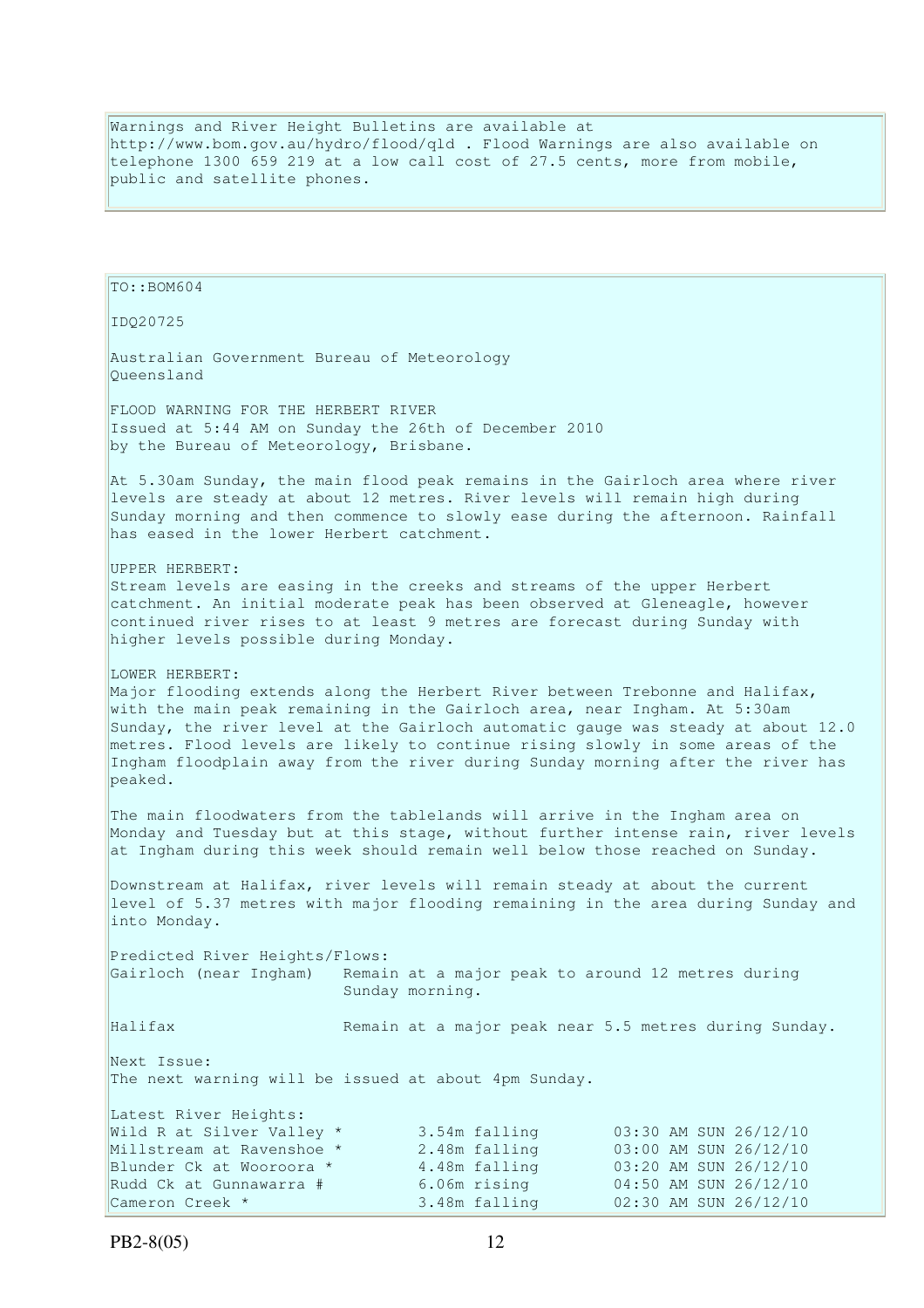| Herbert R at Gleneagle #         | 7.27m rising   |  | 05:05 AM SUN 26/12/10 |
|----------------------------------|----------------|--|-----------------------|
| Blencoe Creek at Blencoe Falls * | 5m falling     |  | 02:40 AM SUN 26/12/10 |
| Herbert R at Nash's Crossing #   | 6.25m rising   |  | 05:05 AM SUN 26/12/10 |
| Herbert R at Zattas #            | 4.78m steady   |  | 04:47 AM SUN 26/12/10 |
| Gowrie Ck at Gowrie Ck *         | 2.88m falling  |  | 03:00 AM SUN 26/12/10 |
| Herbert R at Abergowrie #        | 9.75m falling  |  | 04:59 AM SUN 26/12/10 |
| Herbert R at Abergowrie Br #     | 11.79m falling |  | 05:01 AM SUN 26/12/10 |
| Stone R at Running Ck *          | 3.97m rising   |  | 12:20 PM SAT 25/12/10 |
| Stone R at Peacock Siding #      | 5.2m falling   |  | 05:03 AM SUN 26/12/10 |
| Herbert R at Trebonne #          | 12.66m falling |  | 04:31 AM SUN 26/12/10 |
| Herbert R at Ingham Pump Stn #   | 12.85m falling |  | 04:20 AM SUN 26/12/10 |
| Herbert R at Gairloch #          | 11.99m steady  |  | 05:01 AM SUN 26/12/10 |
| Herbert R at Halifax #           | 5.37m steady   |  | 04:18 AM SUN 26/12/10 |
| Lucinda Pt tide *                | 1.64m falling  |  | 04:10 AM SUN 26/12/10 |

 $\star$ ,# denotes automatic station.

Warnings and River Height Bulletins are available at http://www.bom.gov.au/hydro/flood/qld . Flood Warnings are also available on telephone 1300 659 219 at a low call cost of 27.5 cents, more from mobile, public and satellite phones.

### TO::BOM604

#### IDQ20725

Australian Government Bureau of Meteorology Queensland

FLOOD WARNING FOR THE HERBERT RIVER Issued at 4:06 PM on Sunday the 26th of December 2010 by the Bureau of Meteorology, Brisbane.

Major flood levels have peaked in the lower Herbert River at Ingham and the river has fallen about 1 metre today. Major flooding is continuing downstream at Halifax and is expected to begin easing on Monday. Rainfalls have generally eased in the Herbert catchment.

#### UPPER HERBERT:

Stream levels are falling in the creeks and streams of the upper Herbert catchment. An initial moderate flood peak of about 7.7 metres was recorded at Gleneagle on Saturday night. River levels should remain at around this level into Monday.

### LOWER HERBERT:

At 3:30pm Sunday, the river level at the Gairloch automatic gauge near Ingham was 11 metres and has fallen about one metre during Sunday. Flood levels are expected to continue falling.

Major flooding is continuing downstream at Halifax and is expected to begin easing on Monday.

The main floodwaters from the Gleneagle area will arrive in the Ingham area on Monday and Tuesday and will not significantly affect falling river levels at Ingham. River levels at Ingham should continue falling during the next few days unless further heavy rains are recorded.

Downstream at Halifax, river levels will remain steady at about the current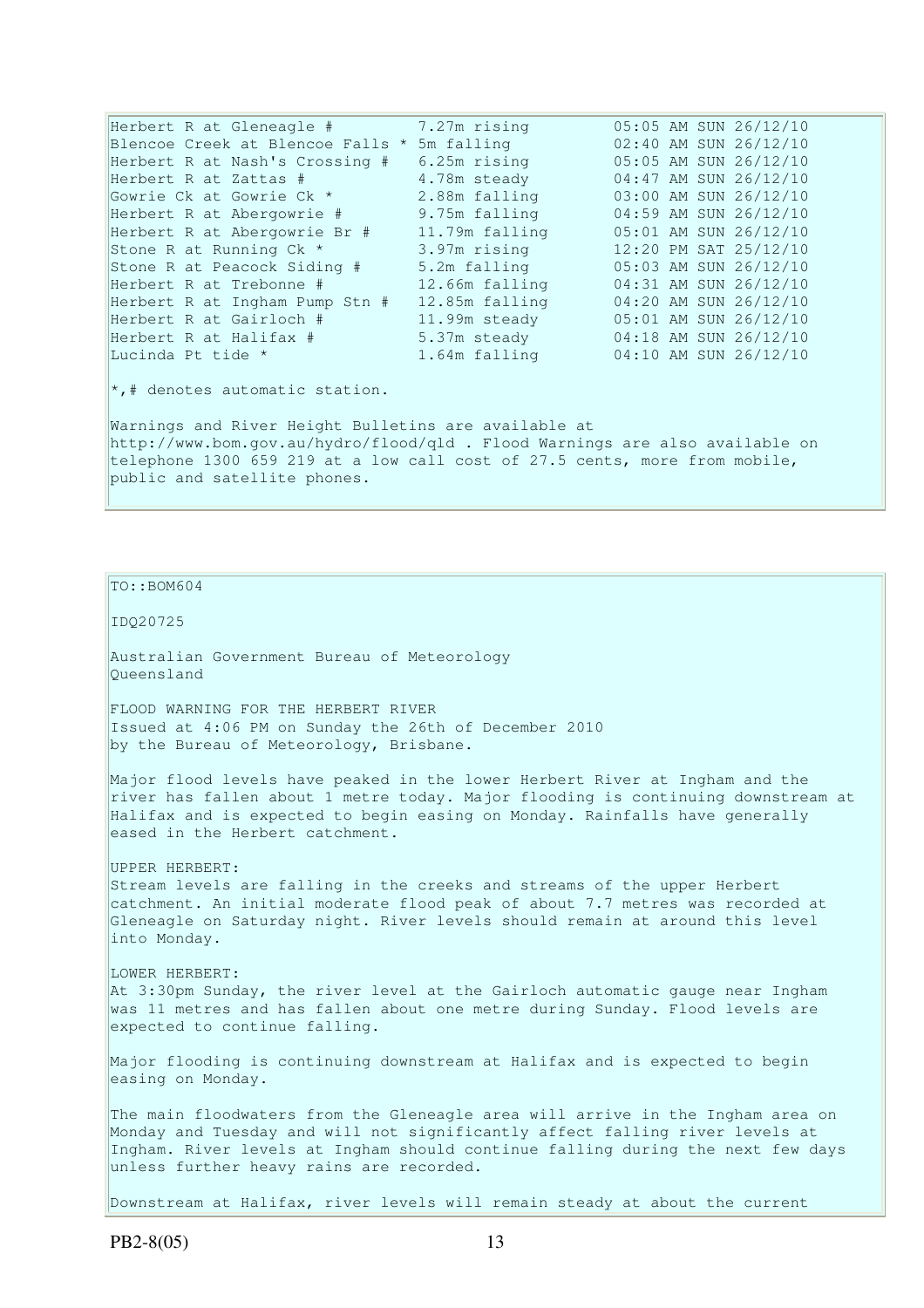level of 5.32 metres with major flooding remaining in the area for the remainder of Sunday and into Monday. Predicted River Heights/Flows: Halifax Remain at a major peak near 5.5 metres during Sunday. Next Issue: The next warning will be issued at about 7am Monday. Latest River Heights: Herbert R at Gleneagle # 7.58m rising 03:19 PM SUN 26/12/10<br>Herbert R at Nash's Crossing # 5.50m rising 03:32 PM SUN 26/12/10 Herbert R at Nash's Crossing # 5.50m rising 03:32 PM SUN 26/12/10 Herbert R at Zattas # 3.98m falling 03:19 PM SUN 26/12/10 Herbert R at Abergowrie # 8.00m falling 03:24 PM SUN 26/12/10 Herbert R at Abergowrie Br 9.45m falling slowly 03:00 PM SUN 26/12/10 Herbert R at Trebonne # 10.96m falling 03:16 PM SUN 26/12/10 Herbert R at Ingham Pump Stn # 11.40m falling 03:26 PM SUN 26/12/10 Herbert R at Gairloch 10.90m falling 03:00 PM SUN 26/12/10 Herbert R at Gairloch # 10.99m falling 03:30 PM SUN 26/12/10 Herbert R at Halifax # 5.32m steady 03:00 PM SUN 26/12/10  $*$ , # from automatic station Warnings and River Height Bulletins are available at http://www.bom.gov.au/hydro/flood/qld . Flood Warnings are also available on telephone 1300 659 219 at a low call cost of 27.5 cents, more from mobile, public and satellite phones.

| TO::BOM604                                                                                                                                                                                                                                                                                                                                                                                                                                                                                                                                                                              |
|-----------------------------------------------------------------------------------------------------------------------------------------------------------------------------------------------------------------------------------------------------------------------------------------------------------------------------------------------------------------------------------------------------------------------------------------------------------------------------------------------------------------------------------------------------------------------------------------|
| ID020725                                                                                                                                                                                                                                                                                                                                                                                                                                                                                                                                                                                |
| Australian Government Bureau of Meteorology<br>Oueensland                                                                                                                                                                                                                                                                                                                                                                                                                                                                                                                               |
| FLOOD WARNING FOR THE HERBERT RIVER<br>Issued at 7:16 AM on Monday the 27th of December 2010<br>by the Bureau of Meteorology, Brisbane.                                                                                                                                                                                                                                                                                                                                                                                                                                                 |
| Major flooding is easing in the upper Herbert River at Gleneagle Homestead, with<br>some minor to moderate flooding occurring during Monday in the lower Herbert<br>River through to the Abergowrie Bridge area. River levels have eased below minor<br>at Ingham, with moderate flooding continuing to ease downstream at Halifax.                                                                                                                                                                                                                                                     |
| UPPER HERBERT:<br>Stream levels are falling in the creeks and streams of the upper Herbert<br>catchment. A second major flood peak to 8.48 metres was recorded at Gleneagle<br>Homestead at 4am Monday, with river levels slowly falling.                                                                                                                                                                                                                                                                                                                                               |
| LOWER HERBERT:<br>River levels along the lower Herbert River are rising with the second and<br>smaller flood peak during Monday morning, with a moderate flood peak approaching<br>the Nashs Crossing and Zattas areas. River levels will remain high with minor<br>flooding in the Abergowrie Bridge area during Monday. At 6.45am Monday, the<br>river level at the Gairloch automatic gauge near Ingham was about 9 metres with<br>levels generally easing during Monday as the second and smaller peak passes.<br>Moderate flooding continues to slowly ease downstream at Halifax. |
|                                                                                                                                                                                                                                                                                                                                                                                                                                                                                                                                                                                         |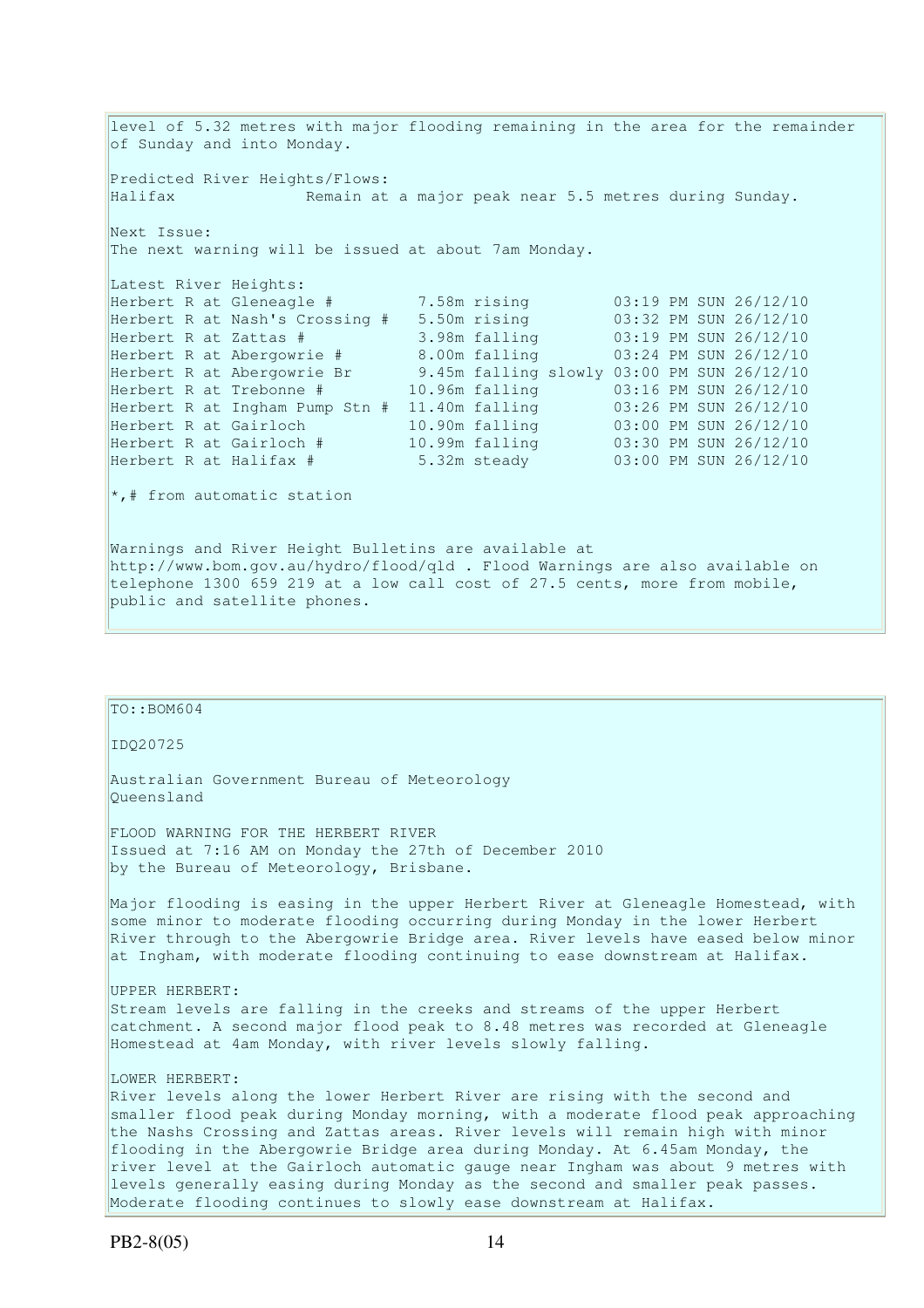The main floodwaters from the Gleneagle area will arrive in the Ingham area during Monday and Tuesday and will not significantly affect falling river levels at Ingham. River levels at Ingham should continue falling during the next few days unless further heavy rains are recorded. Weather Forecast: Scattered showers and isolated thunderstorms. Next Issue: The next warning will be issued at about 1pm Monday. Latest River Heights: Wild R at Silver Valley \* 3.04m rising 05:00 AM MON 27/12/10 Millstream at Ravenshoe \* 1.92m falling 05:00 AM MON 27/12/10 Blunder Ck at Wooroora \* 2.37m falling 05:00 AM MON 27/12/10 Rudd Ck at Gunnawarra # 5.8m steady 05:23 AM MON 27/12/10 Rudd Ck at Gunnawarra \* NA Cameron Creek \* 2.36m falling 05:00 AM MON 27/12/10 Herbert R at Gleneagle # 8.43m rising 07:08 AM MON 27/12/10 Blencoe Creek at Blencoe Falls \* 3.7m falling 05:00 AM MON 27/12/10 Herbert R at Nash's Crossing # 6.15m rising 07:09 AM MON 27/12/10 Herbert R at Zattas # 4.38m rising 06:23 AM MON 27/12/10 Gowrie Ck at Gowrie Ck \* 2.33m falling 04:00 AM MON 27/12/10 Herbert R at Abergowrie # 7.75m rising 06:36 AM MON 27/12/10 Herbert R at Abergowrie Br # 8.34m rising 05:59 AM MON 27/12/10 Stone R at Peacock Siding # 2.8m falling 06:37 AM MON 27/12/10 Herbert R at Trebonne # 8.86m falling 06:34 AM MON 27/12/10 Herbert R at Ingham Pump Stn # 9.2m falling 06:36 AM MON 27/12/10 Herbert R at Gairloch # 9.04m falling 06:44 AM MON 27/12/10 Herbert R at Halifax # 4.92m falling 06:05 AM MON 27/12/10 Lucinda Pt tide \* 1.74m falling 06:00 AM MON 27/12/10 \*,# denotes automatic station. Warnings and River Height Bulletins are available at

http://www.bom.gov.au/hydro/flood/qld . Flood Warnings are also available on telephone 1300 659 219 at a low call cost of 27.5 cents, more from mobile, public and satellite phones.

 $TO:$ : BOM604 IDQ20725 Australian Government Bureau of Meteorology Queensland FLOOD WARNING FOR THE HERBERT RIVER Issued at 4:46 PM on Monday the 27th of December 2010 by the Bureau of Meteorology, Brisbane. Moderate flooding is easing in the upper Herbert River at Gleneagle Homestead. Minor flooding between Nash's Crossing and Abergowrie Bridge expected to ease during Tuesday. Moderate flooding to continue at Halifax overnight. River levels at Halifax are expected to remain steady overnight with the arrival of upstream flood waters which are now peaking at Abergowrie Bridge.

Small rises are expected at Ingham and Gairloch overnight with possible minor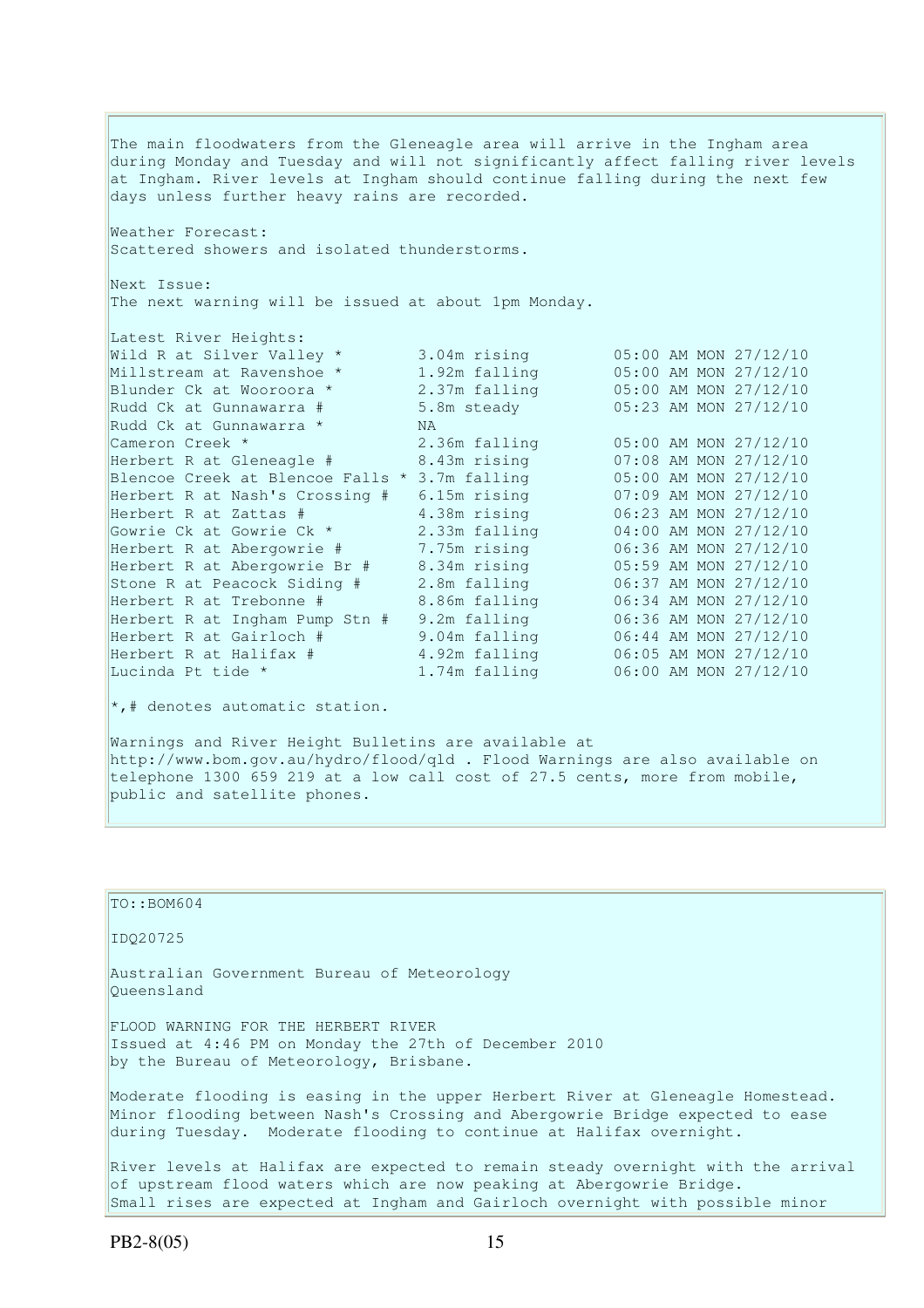flooding.

Weather Forecast: A few showers with the chance of a thunderstorm. Next Issue:

The next warning will be issued at about 9am Tuesday.

| Latest River Heights:          |               |                       |
|--------------------------------|---------------|-----------------------|
| Herbert R at Gleneagle #       | 7.63m falling | 03:40 PM MON 27/12/10 |
| Herbert R at Nash's Crossing # | 6m rising     | 03:37 PM MON 27/12/10 |
| Herbert R at Zattas #          | 4.28m falling | 03:08 PM MON 27/12/10 |
| Gowrie Ck at Gowrie Ck *       | 2.12m falling | 02:00 PM MON 27/12/10 |
| Herbert R at Abergowrie #      | 7.95m falling | 03:31 PM MON 27/12/10 |
| Herbert R at Abergowrie Br #   | 8.69m steady  | 01:59 PM MON 27/12/10 |
| Stone R at Running Ck *        | 2.66m falling | 05:40 AM MON 27/12/10 |
| Stone R at Peacock Siding #    | 2.35m falling | 02:41 PM MON 27/12/10 |
| Herbert R at Trebonne #        | 8.76m steady  | 03:05 PM MON 27/12/10 |
| Herbert R at Ingham Pump Stn # | 8.95m steady  | 02:18 PM MON 27/12/10 |
| Herbert R at Gairloch #        | 8.79m rising  | 03:42 PM MON 27/12/10 |
| Herbert R at Halifax #         | 4.82m steady  | 01:18 PM MON 27/12/10 |
| Lucinda Pt tide *              | 2.94m falling | 03:10 PM MON 27/12/10 |

 $\left|*,\right|$  denotes automatic station.

Warnings and River Height Bulletins are available at http://www.bom.gov.au/hydro/flood/qld . Flood Warnings are also available on telephone 1300 659 219 at a low call cost of 27.5 cents, more from mobile, public and satellite phones.

| $TO: BOM604$                                                                                                                                                                                                                                                                                               |  |  |  |  |
|------------------------------------------------------------------------------------------------------------------------------------------------------------------------------------------------------------------------------------------------------------------------------------------------------------|--|--|--|--|
| ID020725                                                                                                                                                                                                                                                                                                   |  |  |  |  |
| Australian Government Bureau of Meteorology<br>Oueensland                                                                                                                                                                                                                                                  |  |  |  |  |
| FINAL FLOOD WARNING FOR THE HERBERT RIVER<br>Issued at 7:20 AM on Tuesday the 28th of December 2010<br>by the Bureau of Meteorology, Brisbane.                                                                                                                                                             |  |  |  |  |
| Minor flooding is extending along the Herbert River between Nash's Crossing and<br>the Abergowrie area, with river levels expected to continue easing into<br>Wednesday. Moderate flood levels continue to ease at Halifax with river levels<br>expected to fall below minor during Tuesday.               |  |  |  |  |
| Weather Forecast:<br>A few showers with the chance of a thunderstorm.                                                                                                                                                                                                                                      |  |  |  |  |
| Next Issue:<br>This is the final warning. River Height Bulletins will continue to be issued.                                                                                                                                                                                                               |  |  |  |  |
| Latest River Heights:<br>Herbert R at Gleneagle #<br>6.63m falling<br>06:59 AM TUE 28/12/10<br>Herbert R at Nash's Crossing # 5.4m rising<br>06:53 AM TUE 28/12/10<br>3.78m falling<br>06:35 AM TUE 28/12/10<br>Herbert R at Zattas #<br>2.01m steady<br>06:00 AM TUE 28/12/10<br>Gowrie Ck at Gowrie Ck * |  |  |  |  |